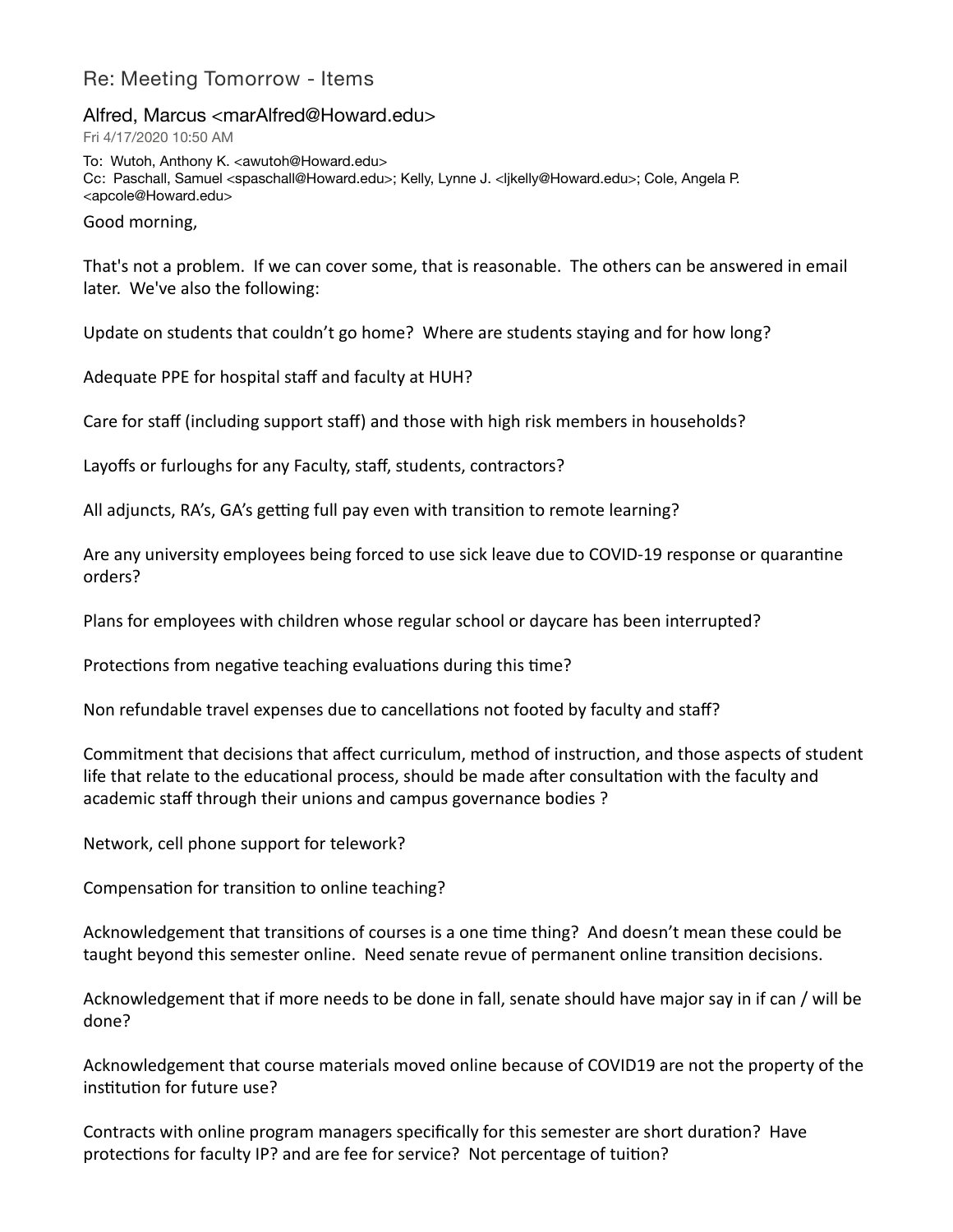Marcus Alfred Associate Professor Howard University Dept. of Physics & Astronomy Washington, DC 20059 202-806-6258 [maralfred@howard.edu](mailto:maralfred@howard.edu)

**From:** Wutoh, Anthony K. <awutoh@Howard.edu> **Sent:** Friday, April 17, 2020 10:08 AM **To:** Alfred, Marcus <marAlfred@Howard.edu> **Cc:** Paschall, Samuel <spaschall@Howard.edu>; Kelly, Lynne J. <ljkelly@Howard.edu>; Cole, Angela P. <apcole@Howard.edu> **Subject:** Re: Meeting Tomorrow - Items

Dr. Alfred,

Good morning. I am in receipt. Obviously, we will not be able to go through the entire list, but will discuss and respond to as many as possible. Some will require additional input from other offices. Thank you.

AKW

"Excellence in Truth and Service"



Anthony K. Wutoh, Ph.D., R.Ph. Provost and Chief Academic Officer Howard University 2400 Sixth Street, NW Suite 306 Washington, DC 20059 awutoh@howard.edu 202-806-2550 | Fax: 202-806-4971

**From:** Alfred, Marcus <marAlfred@Howard.edu> **Sent:** Friday, April 17, 2020 9:48 AM **To:** Wutoh, Anthony K. <awutoh@Howard.edu> **Cc:** Paschall, Samuel <spaschall@Howard.edu>; Kelly, Lynne J. <ljkelly@Howard.edu>; Cole, Angela P. <apcole@Howard.edu> **Subject:** Re: Meeting Tomorrow - Items

Good morning Dr. Wutoh,

My apologies for the delay. These are some of the questions faculty have for now. I'll send more later.

How will funds be spent from the CARES act?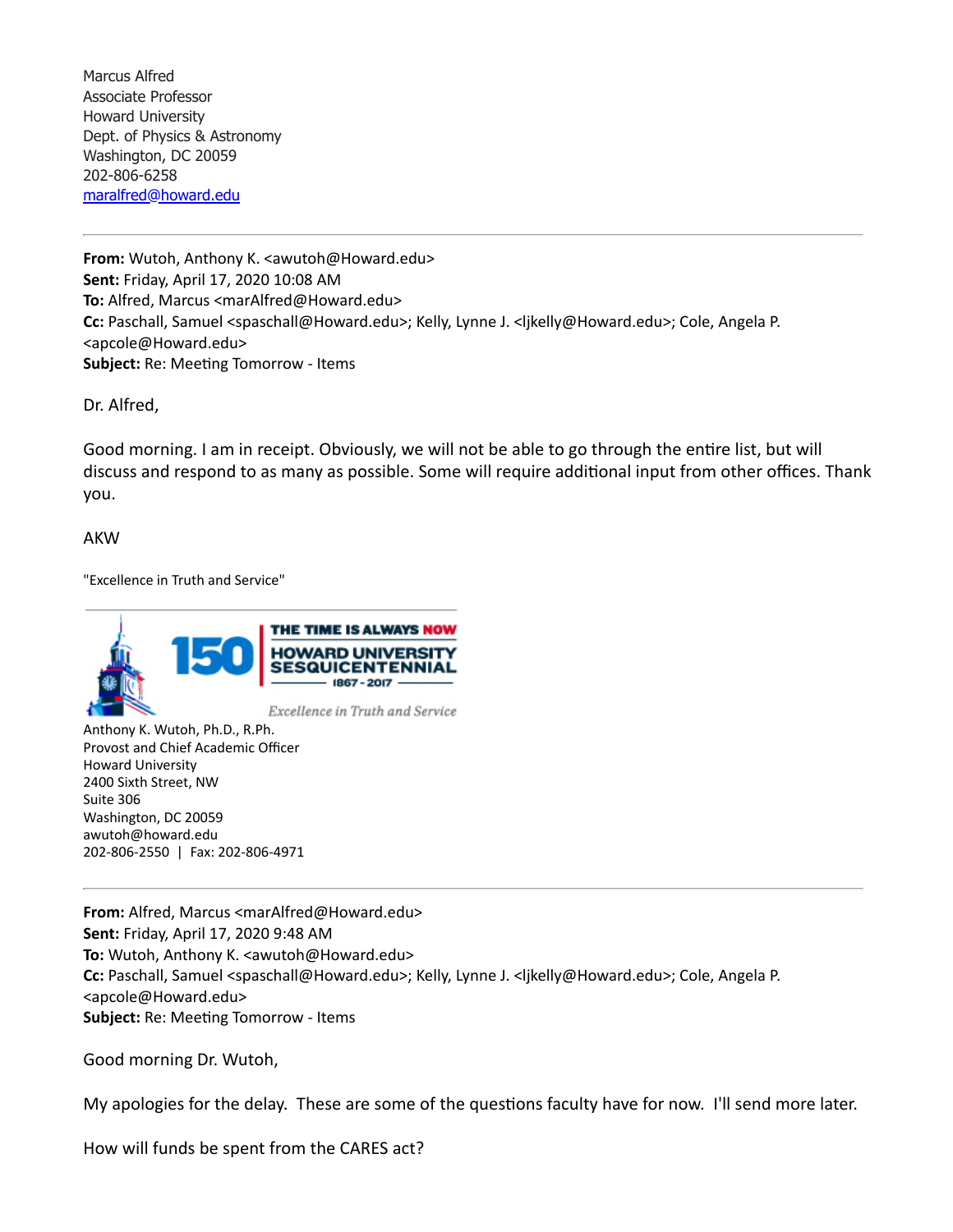What's being done to protect faculty from administrative abuse of online platforms? In particular, how are you protecting faculty from covert surveillance by Deans, assistant/associate Deans, Chairs, etc.?

What are the demographics of graduate students at HU and GA support? By department, college, citizenship, and ethnicity/race. Each year for the last 5 years.

What are the 1/5/10 year history and protected expenditures on: graduate and undergraduate recruitment, research support - aggregate, personnel, infrastructure, physical plant - maintenance, repair/retrofitting, new construction, cost containment, fundraising - gross and net expenditures?

We are happy for the automatic clock extension of TT faculty if requested. What about other time limited faculty? For example research track faculty?

For the new building plans, where are the departments going to be relocated as a result of this construction, what is the timeline for these projects, where is the funding coming from, and how do you propose there be more communication with the faculty senate and staff about these plans?

Summer is almost upon us. We haven't heard anything about summer preparations for faculty on grant funding during the summer. Will faculty that have grants have a smooth transition to pay themselves, their staff, and students once the semester is over?

In addition for the summer,

I'd like to gently remind the administration to abide by the Board approved senate constitution. No new policies or policy changes should be made without faculty senate input and time for the senate to deliberate.

During the summer, there should be no new policies or policy changes since faculty are away. It is impossible to deliberate without the input of 9 month faculty.

During the summer if there is an emergency action please contact us, we should be made aware. There should be no emergency actions during the school year.

Thank you,

Marcus Alfred Associate Professor Howard University Dept. of Physics & Astronomy Washington, DC 20059 202-806-6258 [maralfred@howard.edu](mailto:maralfred@howard.edu)

**From:** Alfred, Marcus <marAlfred@Howard.edu> **Sent:** Thursday, April 16, 2020 3:28 PM **To:** Wutoh, Anthony K. <awutoh@Howard.edu> **Cc:** Paschall, Samuel <spaschall@Howard.edu>; Kelly, Lynne J. <ljkelly@Howard.edu>; Cole, Angela P. <apcole@Howard.edu> **Subject:** Re: Meeting Tomorrow - Items

Good afternoon Dr. Wutoh,